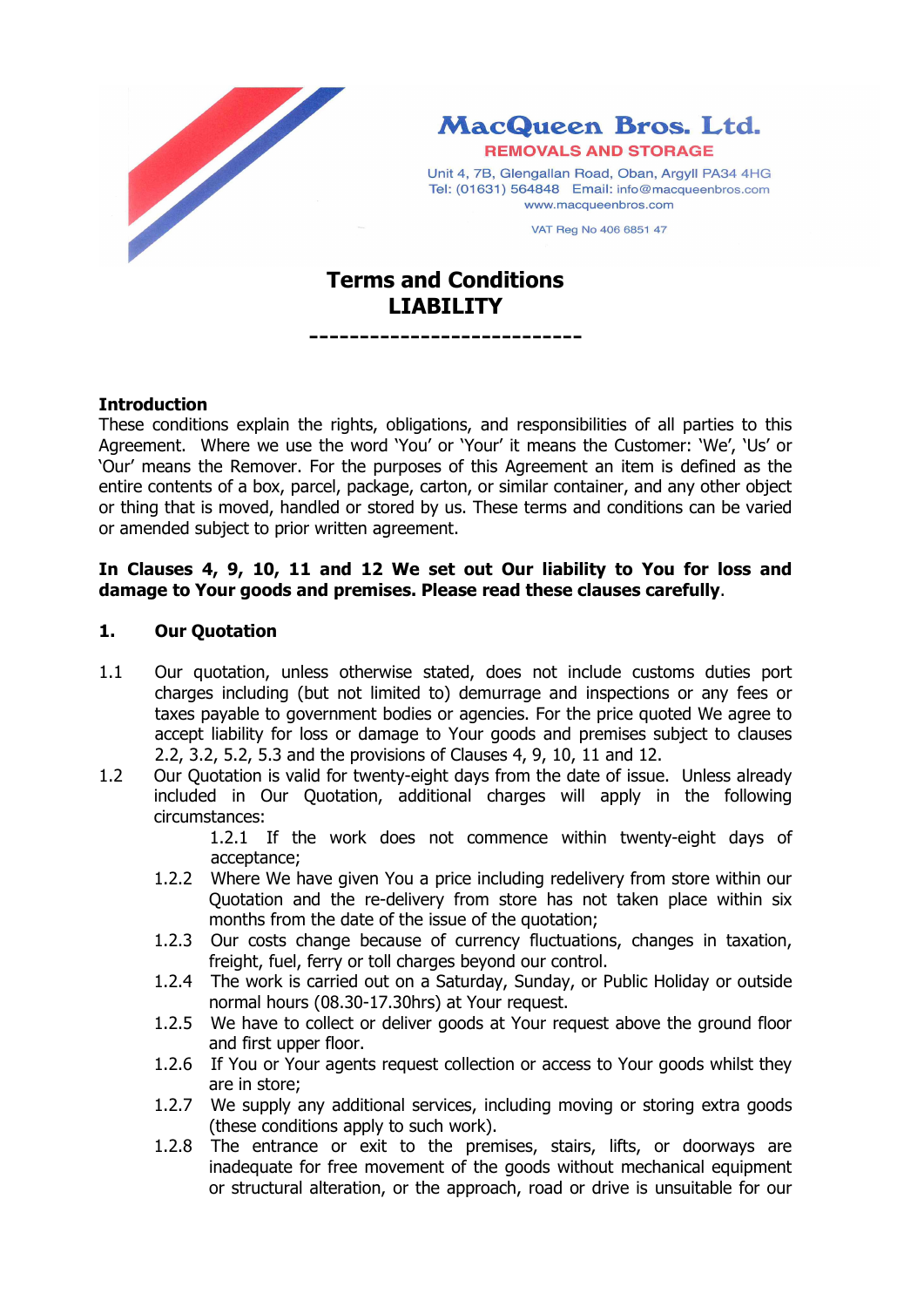vehicles and/or containers to load and/or unload within 20 metres of the doorway.

- 1.2.9 We have to pay parking or other fees or charges (including fines where you have not arranged agreed suspension of parking restrictions) in order to carry out services on Your behalf. For the purpose of this Agreement parking fines for illegal parking, caused by Our negligence, are not fees or charges and You are not responsible for paying them;
- 1.2.10 There are delays or events outside our reasonable control which increase or extend the resources or time allowed to complete the agreed work.
- 1.2.11 We agree in writing to increase Our limit of liability set out in Clause 9.1.1 prior to the work commencing;
- 1.3 You agree to pay any reasonable charges arising from the above circumstances.

## 2. Work not included in the quotation

- 2.1 Unless agreed by us in writing, we will not:
	- 2.1.1 Dismantle or assemble furniture of any kind
	- 2.1.2 Disconnect, re-connect, dismantle or re-assemble appliances, fixtures, fittings or equipment.
	- 2.1.3 Take up or lay fitted floor coverings.
	- 2.1.4 Move items from a loft, unless properly lit and floored and safe access is provided.
	- 2.1.5 Move or store any items excluded under Clause 5.
	- 2.1.6 Dismantle or assemble garden furniture and equipment including, but not limited to: sheds, greenhouses, garden shelters, outdoor play equipment, and satellite dishes, or move paving slabs, planters and the like.
- 2.2 Our staff are not authorised or qualified to carry out such work. We recommend that a properly qualified person is separately employed by You to carry out these services.

## 3. Your responsibility

- 3.1 You agree to:
	- 3.1.1 Advise Us in writing of the value of the goods being removed and/or stored prior to the work commencing. If it is established that the value of the goods removed or stored exceeds the value You have stated Our liability under clause 9.1 will be reduced to reflect the proportion that Your declared value bears to their actual value.
	- 3.1.2 Obtain at Your own expense, all documents, permits, permissions, licences, customs documents necessary for the removal to be completed.
	- 3.1.3 Pay for any parking or meter suspension charges incurred by Us in carrying out the work.
	- 3.1.4 Be present or represented throughout the collection and delivery of the removal.
	- 3.1.5 Ensure that inventories, receipts, waybills, job sheets or other relevant documents are signed by You or Your authorised representative as confirmation of collection or delivery of goods.
	- 3.1.6 Take all reasonable steps to ensure that nothing that should be removed is left behind and nothing is taken away in error.
	- 3.1.7 Arrange proper protection for goods left in unoccupied or unattended premises, or where other people such as (but not limited to) tenants or workmen are, or will be present.
	- 3.1.8 Prepare adequately and stabilize all appliances or electronic equipment prior to their removal.
	- 3.1.9 Empty, properly defrost and clean refrigerators and deep freezers. We are not responsible for the contents.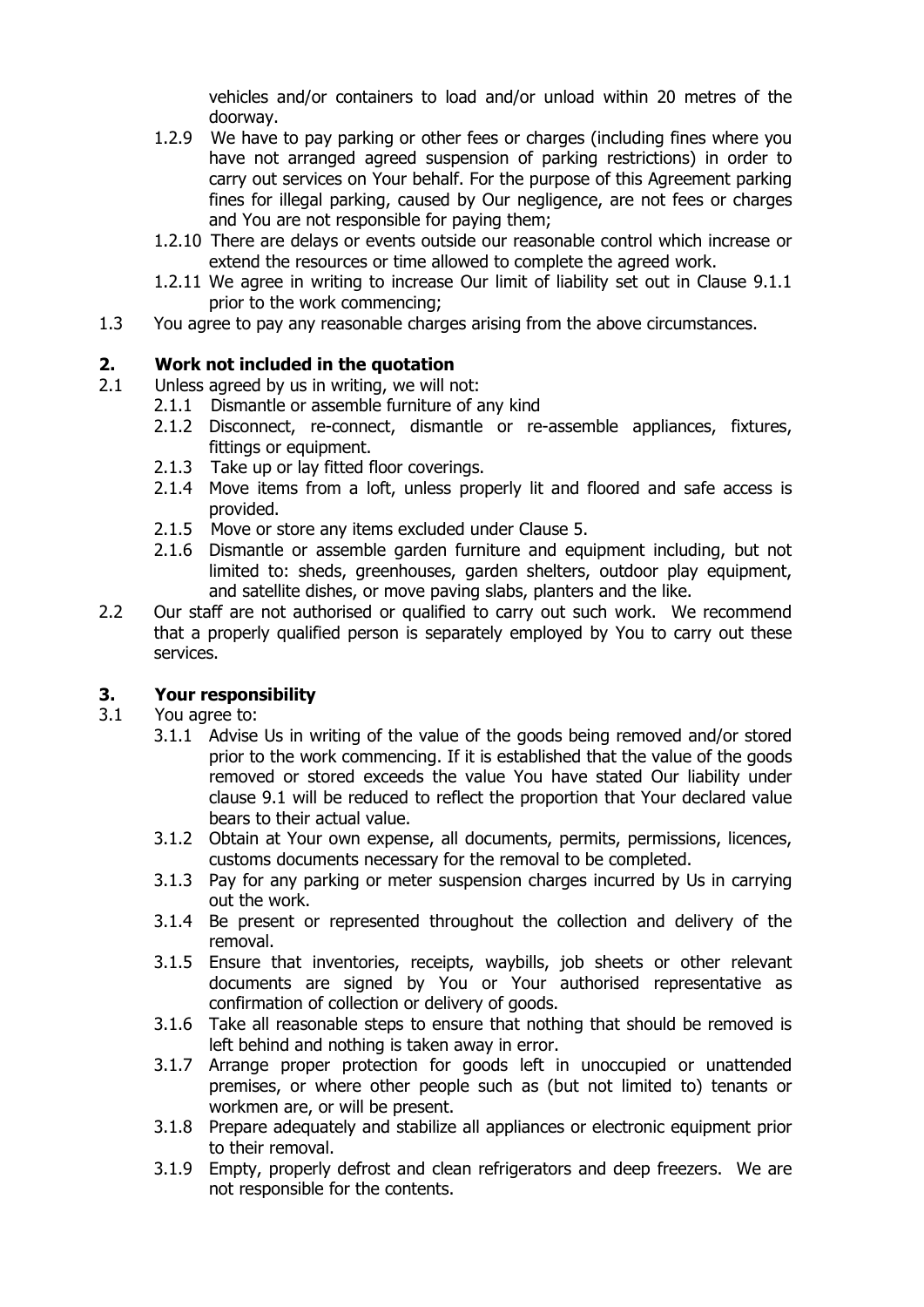- 3.1.10 Ensure that all domestic and garden appliances, including but not limited to washing machines, dish washers, hose pipes, petrol lawn mowers are clean and dry and have no residual fluid left in them;
- 3.1.11 Provide Us with a correct and up to date contact address and telephone number during removal transit and/or storage of goods.
- 3.1.12 Arrange appropriate transport, storage or disposal of goods listed in clause 5
- 3.2 Other than by reason of Our negligence or breach of contract, We will not be liable for any loss or damage, costs or additional charges that may arise from failure to discharge these responsibilities.

## 4. Our responsibility

- 4.1 It is Our responsibility to deliver Your goods to You, or produce them for Your collection, undamaged. By "undamaged" we mean in the same condition as they were in at the time when they were packed or otherwise made ready for transportation and/ or storage.
- 4.2 In the event that We have undertaken to pack the goods, or otherwise make them ready for transportation and/or storage, it is Our responsibility to deliver them to You, or produce them for Your collection, undamaged. Again, by "undamaged" we mean in the same condition as they were in immediately prior to being packed/ made ready for transportation or storage.
- 4.3 If We fail to discharge the responsibilities identified in clause 4.1 and 4.2, We will, subject to the provisions of clauses 9, 11 and 12, be liable under this agreement to compensate You for such failure.
- 4.4 We will not be liable to compensate You where clauses 2.2, 3.2, 5.2 and 5.3 apply unless loss or damage occurred as a result of negligence or breach of contract on Our part.
- 4.5 If You do not provide Us with a declaration of value of Your goods, or if You do not require us to accept standard liability pursuant to clause 9.1 We will not be liable to You for failure to discharge the responsibilities identified in clause 4.1 and 4.2, unless that failure was caused by negligence or breach of contract on Our part.
- 4.6 The amount of Our liability under this clause shall be determined in accordance with clauses 9 and 11.

#### 5. Goods not to be submitted for removal or storage

- 5.1 Unless previously agreed in writing by a director or other authorised company representative, the following items must not be submitted for removal or storage and will under no circumstances be moved or stored by us. The items listed under 5.1.1 below may present risks to health and safety and of fire. Items listed under 5.1.2 to 5.1.7 below carry other risks and You should make Your own arrangements for their transport and storage.
	- 5.1.1 Potentially dangerous, damaging or explosive items, including gas bottles, aerosols, paints, firearms and ammunition.
	- 5.1.2 Jewellery, watches, trinkets, precious stones or metals, money, deeds, securities, mobile telephones, portable media and computing devices, stamps, coins, or goods or collections of any similar kind.
	- 5.1.3 Goods likely to encourage vermin or other pests or to cause infestation or contamination.
	- 5.1.4 Goods, which in Our opinion are hazardous to health, dirty or unhygienic or likely to attract vermin or pests. We may refuse such goods without liability to You.
	- 5.1.5 Perishable items and/or those requiring a controlled environment.
	- 5.1.6 Any animals, birds fish reptiles or plants.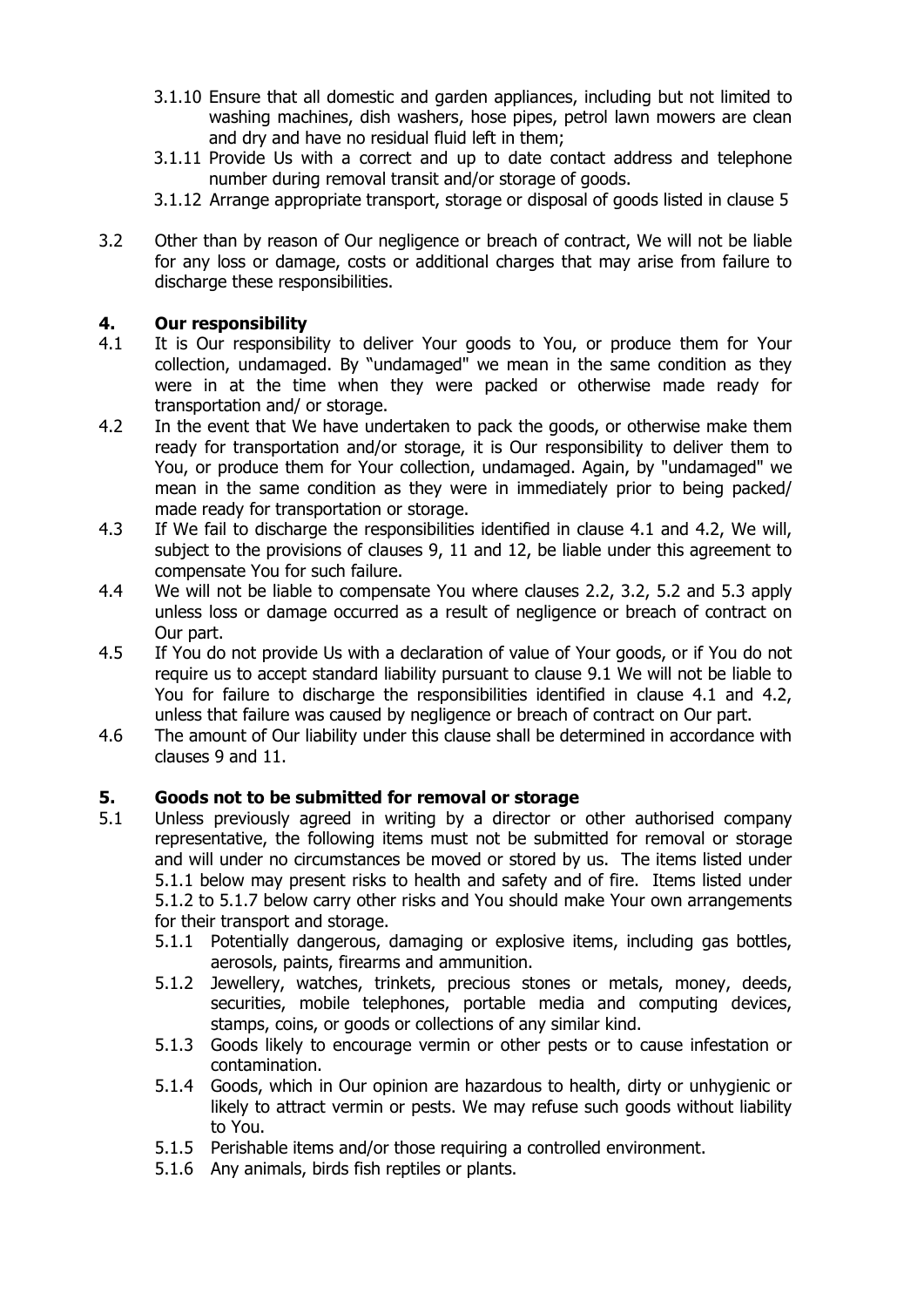- 5.1.7 Goods which require special licence or government permission for export or import.
- 5.1.8 Under no circumstances will prohibited or stolen goods, drugs or pornographic material be moved or stored by Us.
- 5.2 If We do agree to remove such goods, We will not accept liability for loss or damage unless We are negligent or in breach of contract, in which case all these conditions will apply.
- 5.3 If You submit such goods without our knowledge We will make them available for Your collection and if You do not collect them within a reasonable time We may apply for an appropriate court order to dispose of any such goods found in the consignment. You will pay to Us any charges, expenses, damages, legal costs or penalties incurred by Us disposing of the goods.

## 6. Ownership of the goods

- 6.1 By entering into this Agreement, You guarantee that:
	- 6.1.1 The goods to be removed and/or stored are Your own property, or the goods are Your property free of any legal charge; or
	- 6.1.2 You have the full authority of the owner or anyone having a legal interest in the goods to enter into this Agreement and You have made the owner fully aware of these terms and conditions prior to entering into this Agreement and that they have agreed to them.
	- 6.1.3 If at any time following the implementation of this agreement to its termination another person has or obtains an interest in the goods You must advise Us of their name and address in writing immediately.
	- 6.1.4 You will provide a full indemnity and pay Us in respect of any claim for damages and/or costs brought against Us if either statement made in 6.1.1 or 6.1.2 is untrue.
	- 6.1.5 If You wish to transfer responsibility of this Agreement to a third party You must advise Us in writing giving Us their full name and address. We will issue a new agreement to them. Our Agreement with You will remain in force until We have received a signed agreement from the third party.

# 7. Charges if You postpone or cancel the removal

- 7.1. If You postpone or cancel this Agreement, We reserve the right to charge you a postponement or cancellation fee according to how much notice is given as set out below at  $7.1.1 - 7.1.4$ . "Working days" refer to the normal working week of Monday to Friday and excludes weekends and Public Holidays.
	- 7.1.1 More than 10 working days before the removal was due to start: No charge.
	- 7.1.2 Between 5 and 10 working days inclusive before the removal was due to start: not more than 30% of the removal charge.
	- 7.1.3 Less than 5 working days before the removal was due to start: not more than 60% of the removal charge.
	- 7.1.4 Within 24 hours of the move taking place; not more than 75% of the removal charge.
	- 7.1.5 On the day the work starts or at any time after the work commences 100% of Our charges.

## 7.2 Cancellation/Postponement Waiver

If offered, and paid for in advance of the commencement of the services, we agree to waive the charges in Clauses 7.1.1, 7.1.2 & 7.1.3. Our agreement to waive the charges is conditional upon Us receiving written notice of Your intention to Cancel/Postpone no later than 17:00 hours on the preceding Working Day before Services commence. The Cancellation/Postponement charge will entitle You to only one Cancellation/Postponement.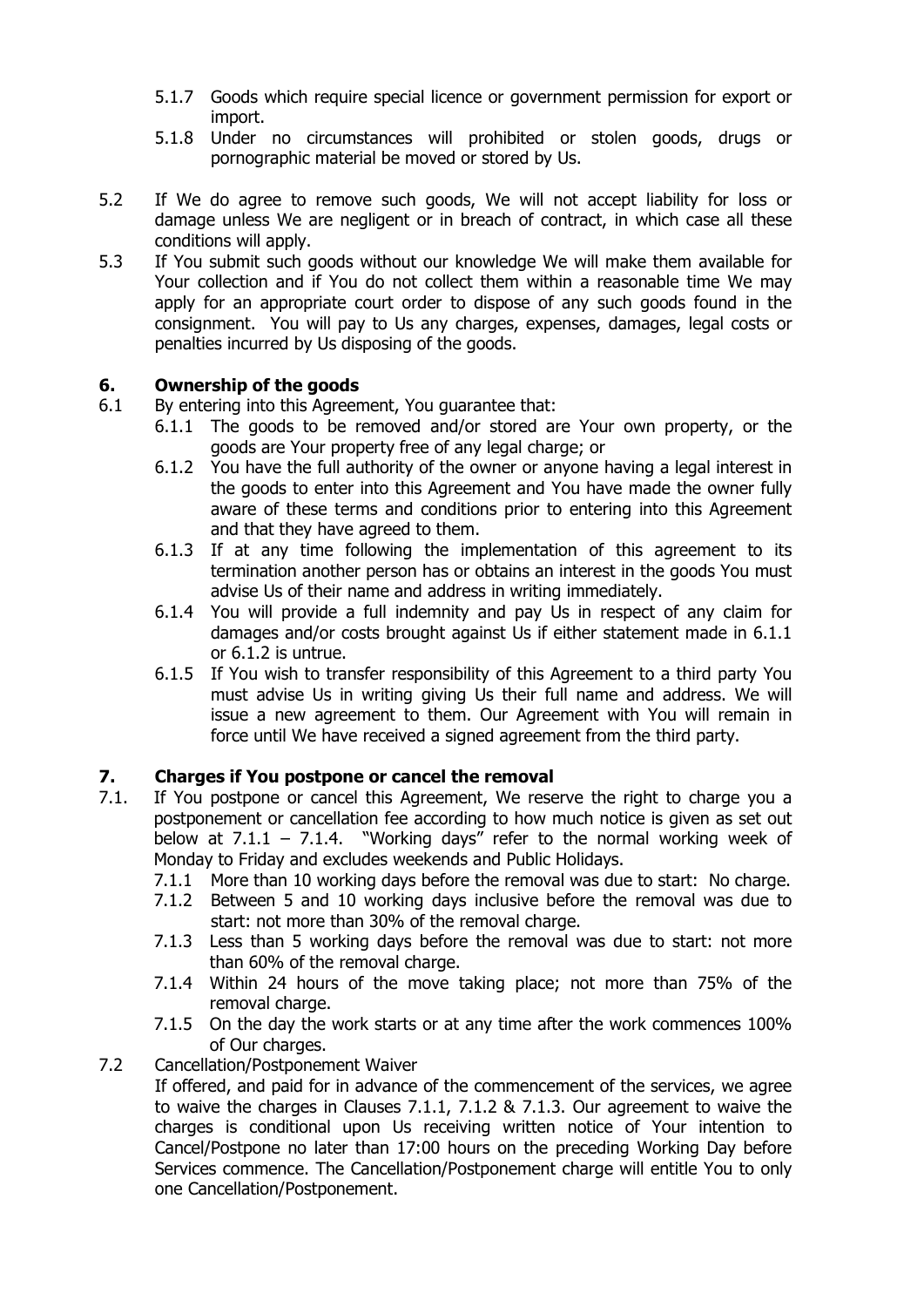# 8. Payment

- 8.1. Unless otherwise agreed by Us in writing, payment is required in full by cleared funds at the time of booking the removal or storage period. In default of such payment We reserve the right to refuse to commence removal or storage until such payment is received.
- 8.2. In respect of all sums which are overdue to Us, We will charge interest on a daily basis calculated at 4% per annum above the prevailing base rate for the time being of the Bank of England.

## 9. Determination of amount of our liability for loss or damage

## 9.1. Standard Liability.

- 9.1.1 If You advise Us of the value of Your goods, prior to the work commencing and subject to clause 3.1.1, the amount of Our liability to You in the event of loss or damage to those goods in breach of clause 4 will be determined by Clauses 9.1.2, 9.1.3, 9.1.5 and 11, up to a maximum liability of  $£25,000$  in the event of the total loss of the goods. We may agree to accept liability for a higher amount, in which case We may make an additional charge.
- 9.1.2 In the event of loss of or damage to Your goods in breach of clause 4, Our liability to You shall not exceed a sum equivalent to the cost of their repair or replacement whichever is the smaller sum, taking into account the age and condition of the goods immediately prior to their loss or damage, up to the maximum liability of £25,000 referred to in clause 9.1.1 (unless We have agreed a higher amount with You).
- 9.1.3 Where the lost or damaged item is part of a pair or set, our liability to You, where it is assessed as the cost of replacement of that item, is to be assessed as a sum equivalent to the cost of that item in isolation, not the cost of that item as part of a pair or set.
- 9.1.4 In the event of our liability to you representing the full value of an item, we may at Our option remove it as salvage. Where items are capable of repair for a sum less than the replacement cost, taking into account the age and condition, the repair cost will be Our maximum liability.
- 9.1.5 In the event of the loss of an owner packed container we will accept a maximum liability of £100.
- 9.2 Limited Liability.
	- 9.2.1 If You have not provided Us with a written valuation prior to the work commencing, or You do not require Us to apply the Standard Liability in clause 9.1, then Our liability to You will be determined in accordance with Clauses 9.1.3, 9.2.2 and 11.
	- 9.2.2 In the event of loss of or damage to Your goods caused by Our negligence or breach of contract, our liability to You shall not exceed £40 per item.

## 9.3 For goods destined to or received from a place outside the UK

- 9.3.1 We will only accept Standard Liability if You provide us with a valuation of Your goods on the form which we provide. All other provisions of Clause 9.1 will apply.
- 9.3.2 We do not accept liability for loss of or damage to goods confiscated, seized, removed or damaged by Customs Authorities or other Government Agencies unless we have been negligent or in breach of contract.
- 9.3.3 We do not accept liability for loss of or damage to goods occurring in certain overseas countries, including Gambia, Iran, Iraq, Nigeria, Libya, Lebanon,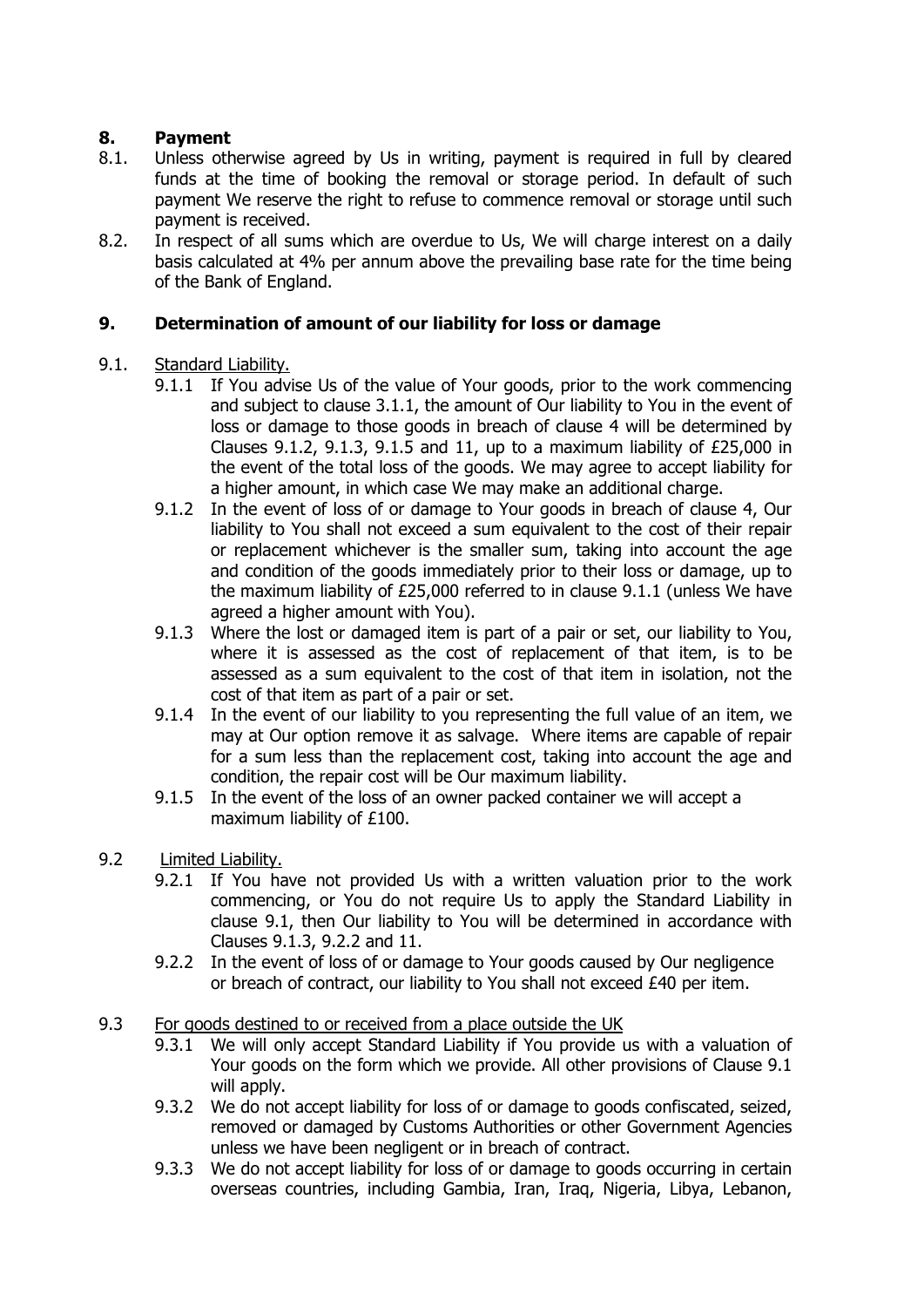Angola, Cambodia, Vietnam, N. Korea and Former States of the USSR, unless We have been negligent or in breach of contract. This list is not exhaustive, and we will advise You at the time of quotation if this exclusion applies.

9.3.4 Subject to clauses 9.1 and 9.2 above We will accept liability for loss or damage only in the following circumstances:

(a) arising from our negligence or breach of contract whilst the goods are in our physical possession, or

(b) whilst the goods are in the possession of others if the loss or damage is established to have been caused by our failure to pack the goods to a reasonable standard where we have been contracted to pack the goods that are subject to the claim.

## 10. Damage to premises or property other than goods

- 10.1 Because third party contractors or others are frequently present at the time of collection or delivery it is not always possible to establish who was responsible for loss or damage. therefore our liability is limited as follows;
	- 10.1.1 If we cause loss or damage to premises or property other than goods for removal as a result of our negligence or breach of contract, our liability shall be limited to making good the damaged area only.
	- 10.1.2 If we cause damage as a result of moving goods under Your express instruction, against our advice, and where moving the goods in the manner instructed is likely to cause damage, we shall not be liable.
	- 10.1.3 If we are responsible for causing damage to Your premises or to property other than goods submitted for removal and/or storage, You must note this on the worksheet or delivery receipt as soon as practically possible after the damage occurs or is discovered or in any event within a reasonable time. This is fundamental to the Agreement.

## 11. Exclusions of liability

- 11.1 In respect of Limited Liability, we will not be liable for loss of or damage to Your goods as a result of fire or explosion howsoever that fire or explosion was caused, unless we have been negligent or in breach of contract.
- 11.2 Unless we are negligent or in breach of contract (in which case our liability will be limited under either Standard or Limited Liability as set out in Clause 9) we will not be liable for any loss of, damage to, or failure to produce the following goods: -
	- 11.2.1 Bonds, Securities, Stamps of all kinds, Manuscripts or other Documents or Electronically held Data Records, Mobile Telephones
	- 11.2.2 Plants or goods likely to encourage moth vermin or other pests or to cause infestation or contamination.
	- 11.2.3 Perishable items and/or those requiring a controlled environment.
	- 11.2.4 Loss of structural integrity of furniture constructed of particle board resulting from crumbling of the board.
	- 11.2.5 Furs exceeding £100 in value, Jewellery, Watches, Precious Stones and Metals, Money, Coins, Deeds, Mobile Telephones, Portable Media and Computing Devices.

11.2.6 Any animals, birds or fish.

- 11.3 In respect of Standard Liability and Limited Liability, other than as a result of our negligence or breach of contract we will not be liable for any loss of, damage to, or failure to produce the goods if caused by any of the following circumstances:-
	- 11.3.1 We shall not be liable for delays or failures to provide the services under this Agreement as a result of war, invasion, acts of foreign enemies, hostilities (whether war is declared or not), civil war, terrorism, rebellion and/or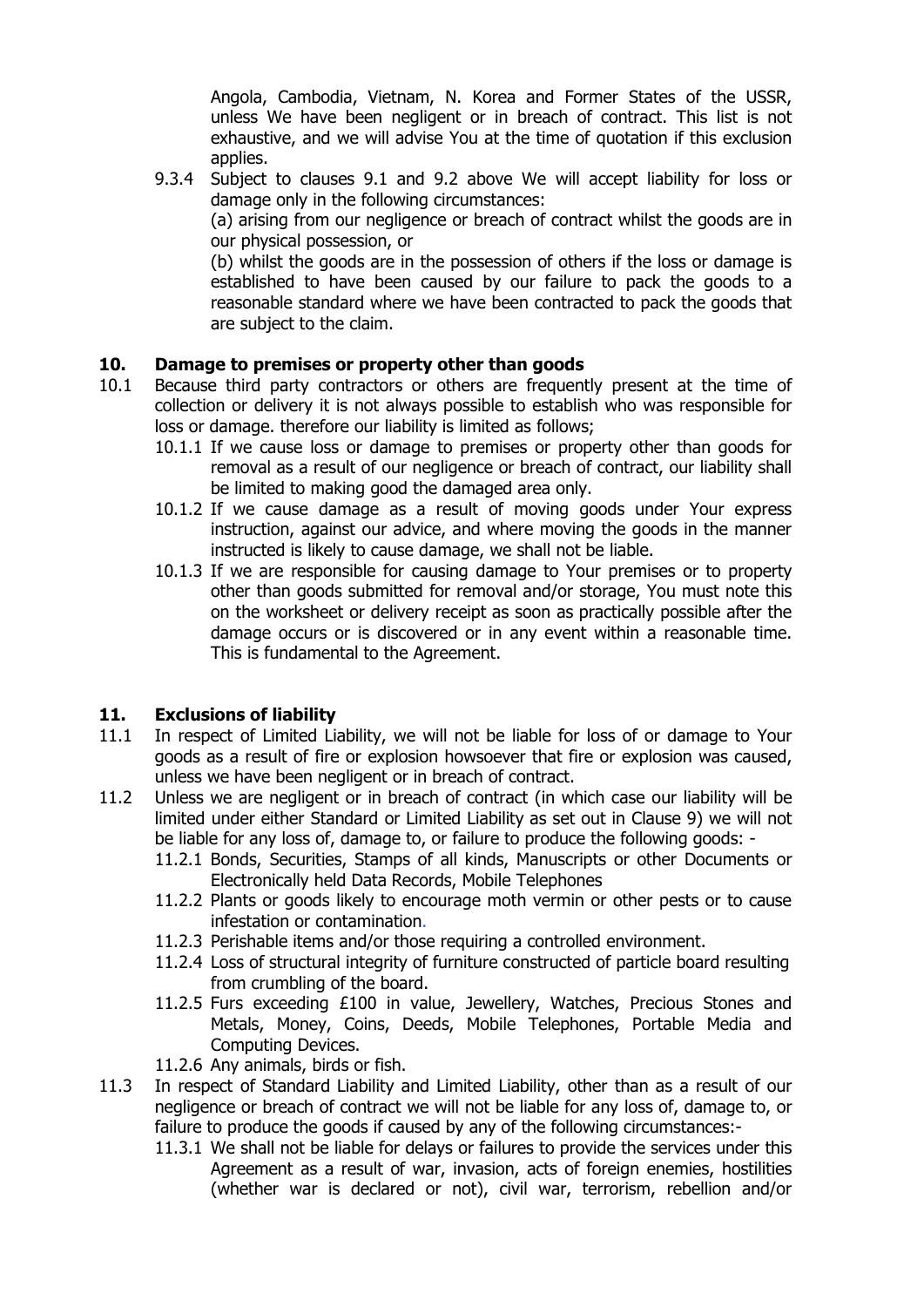military coup, Act of God, adverse weather, third party industrial action, rescheduled sailing, departure or arrival times, port congestion, or other such events outside our reasonable control.

- 11.3.2 Loss or damage arising from ionising radiations or radioactive contamination.
- 11.3.3 Loss or damage arising from Chemical, Biological, Bio-chemical, Electromagnetic Weapons and Cyber Attack.
- 11.3.4 We will not be liable for any loss or damage caused by Us or Our employees or agents in circumstances where:
	- (a) there is no breach of this Agreement by Us or by any of Our employees or agents
	- (b) such loss or damage is not a reasonably foreseeable result of any such breach.
- 11.3.5 By normal wear and tear, natural or gradual deterioration, leakage or evaporation or from perishable or unstable goods. This includes goods left within furniture or appliances.
- 11.3.6 By vermin, moth, insects and similar infestation.
- 11.3.7 By cleaning, repairing or restoring unless we arranged for the work to be carried out.
- 11.3.8 Changes to atmospheric conditions which results in mould, mildew, rusting, tarnishing, corrosion, or gradual deterioration unless directly linked to ingress of water caused by Our negligence or breach of contract.
- 11.3.9 For any goods in wardrobes, drawers or appliances, or in a package, bundle, carton, case or other container not both packed and unpacked by us.
- 11.3.10 Loss of or damage to china, glassware and fragile items unless they have been both professionally packed and unpacked by Us or our Subcontractor. In the event of an accident involving an owner packed container where damage would have occurred irrespective of the quality of the packing, then Our maximum liability is limited to £100 for the entire contents of the box or the actual value of the damaged items (taking into account the items age and condition at the time of loss or damage) whichever is less.
- 11.3.11 For electrical or mechanical derangement to any appliance, instrument, clock, computer or other equipment unless there is evidence of related external damage.
- 11.3.12 Loss or damage of motor vehicles caused by scratching, denting and marring unless You obtain from us a pre-collection condition report.
- 11.3.13 Loss or damage to a vehicle whilst being driven or for the purpose of being driven under its own power other than for the purpose of loading onto or unloading from the carrying conveyance or container. Loss or damage sustained by accessories and removable items unless lost with the vehicle
- 11.3.14 For any goods which have a pre-existing defect or are inherently defective.
- 11.4 No employee of Ours shall be separately liable to You for any loss, damage, misdelivery, errors or omissions under the terms of this Agreement.
- 11.5 Our liability will cease upon handing over goods from our warehouse or upon completion of delivery (see Clause 12.1 below).

#### 12. Time limit for claims

- 12.1 If You or Your authorised representative collect the goods, We must be notified in writing of any loss or damage at the time the goods are handed to You or Your agent otherwise we shall not be liable.
- 12.2 Notwithstanding clauses 9, 10 and 11 we will not be liable for any loss of or damage to the goods unless a claim is notified to us, or to our agent or the company carrying out the collection or delivery of the goods on our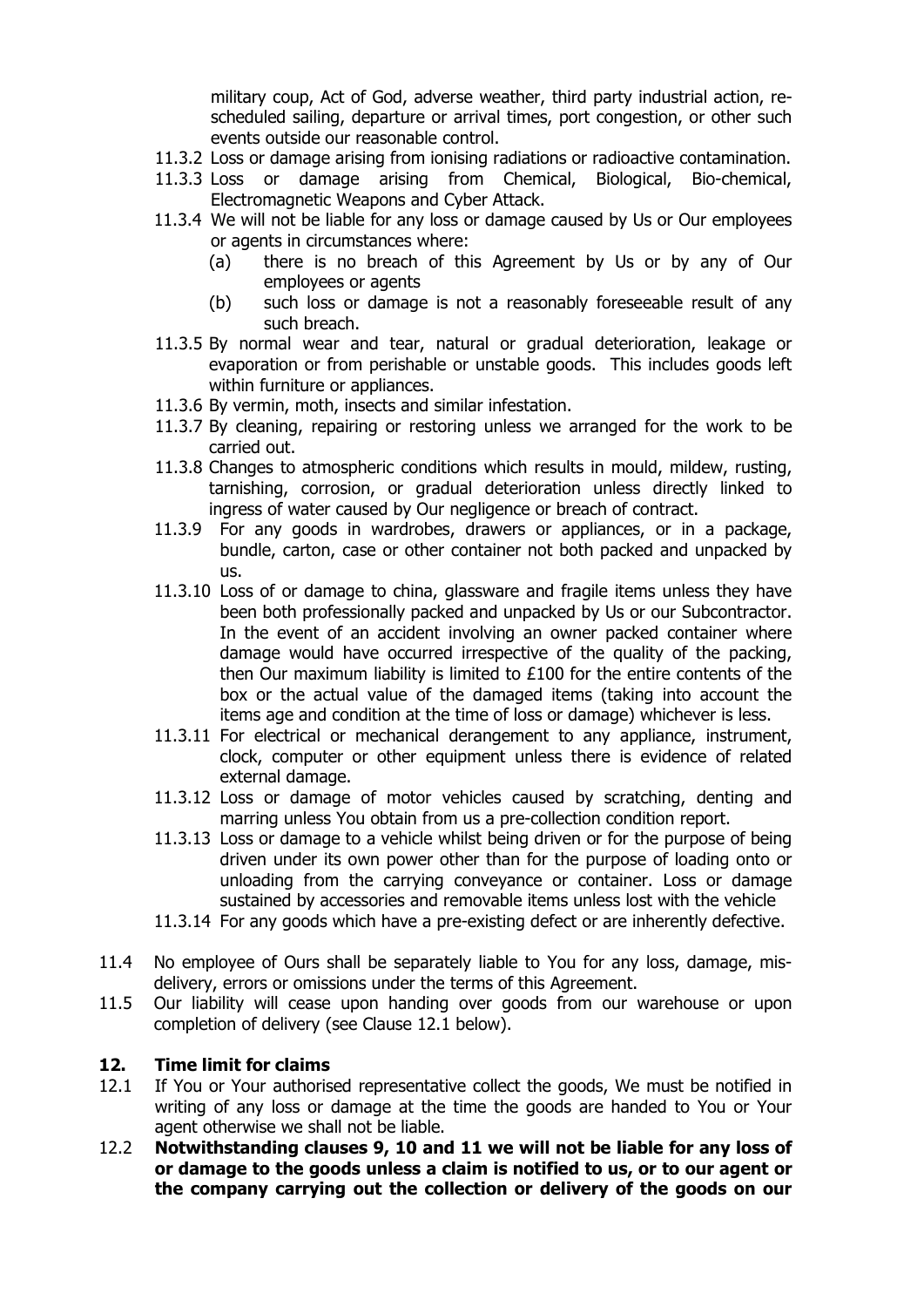behalf, in writing as soon as such loss or damage is discovered (or with reasonable diligence ought to have been discovered) and in any event in detail within seven (7) days of delivery of the goods by us.

12.3 For goods which we deliver, You must give Us detailed notice in writing of any loss and damage within seven days of delivery by Us. We may agree to extend this time limit upon receipt of Your written request provided such request is received within seven (7) days of delivery. Consent to such a request will not be unreasonably withheld.

#### 13. Delays in transit

- 13.1 Other than by reason of our negligence or breach of contract, we will not be liable for delays in transit.
- 13.2 If through no fault of ours we are unable to deliver Your goods, we will take them into store. The Agreement will then be fulfilled and any additional service(s), including storage and delivery, will be at Your expense.
- 13.3 Any transit times quoted by Us are estimated and based upon information known to Us at the time. Transit times may vary due to a number of factors outside Our control including but not limited to changes in sailing or departure dates made by the freight/shipping company, changes in the routes used by the freight/shipping company and port congestion. We will advise You of any material changes to the transit times as soon as We become aware. We will not be liable for any loss or damage incurred by You as a result of delays in transit time unless directly attributable to Our negligence or breach of contract

## 14. Our Right to Hold the Goods (lien)

"Lien" is the legal right of the remover to hold goods until the customer has paid all outstanding charges.

We shall have a right to withhold and ultimately dispose of some or all of the goods if You fail to pay the charges and any other payments due under this or any other Agreement. (See also Clause 23). These include any charges that We have paid out on Your behalf. While We hold the goods You will be liable to pay all storage charges and other costs (including legal costs) incurred by Us in recovering Our charges and applying Our right of lien. These terms and conditions shall continue to apply.

#### 15. Our right to sub-contract the work

- 16.1 We reserve the right to sub-contract some or all of the work.
- 16.2 If We sub-contract, then these conditions will still apply.

## 16. Route and method

- 17.1 We have the right to choose the method and route by which to carry out the work and the location in respect of storage.
- 17.2 Unless it has been specifically agreed otherwise in writing in Our Quotation, other space/volume/capacity on Our vehicles and/or the container may be utilised for consignments of other customers.

#### 17. Advice and information for International Removals

We will use our reasonable endeavours to provide You with up to date information to assist You with the import/export of Your goods. Information on such matters as national or regional laws and regulations which are subject to change and interpretation at any time is provided in good faith and is based upon existing known circumstances. It is Your responsibility to seek appropriate advice to verify the accuracy of any information provided.